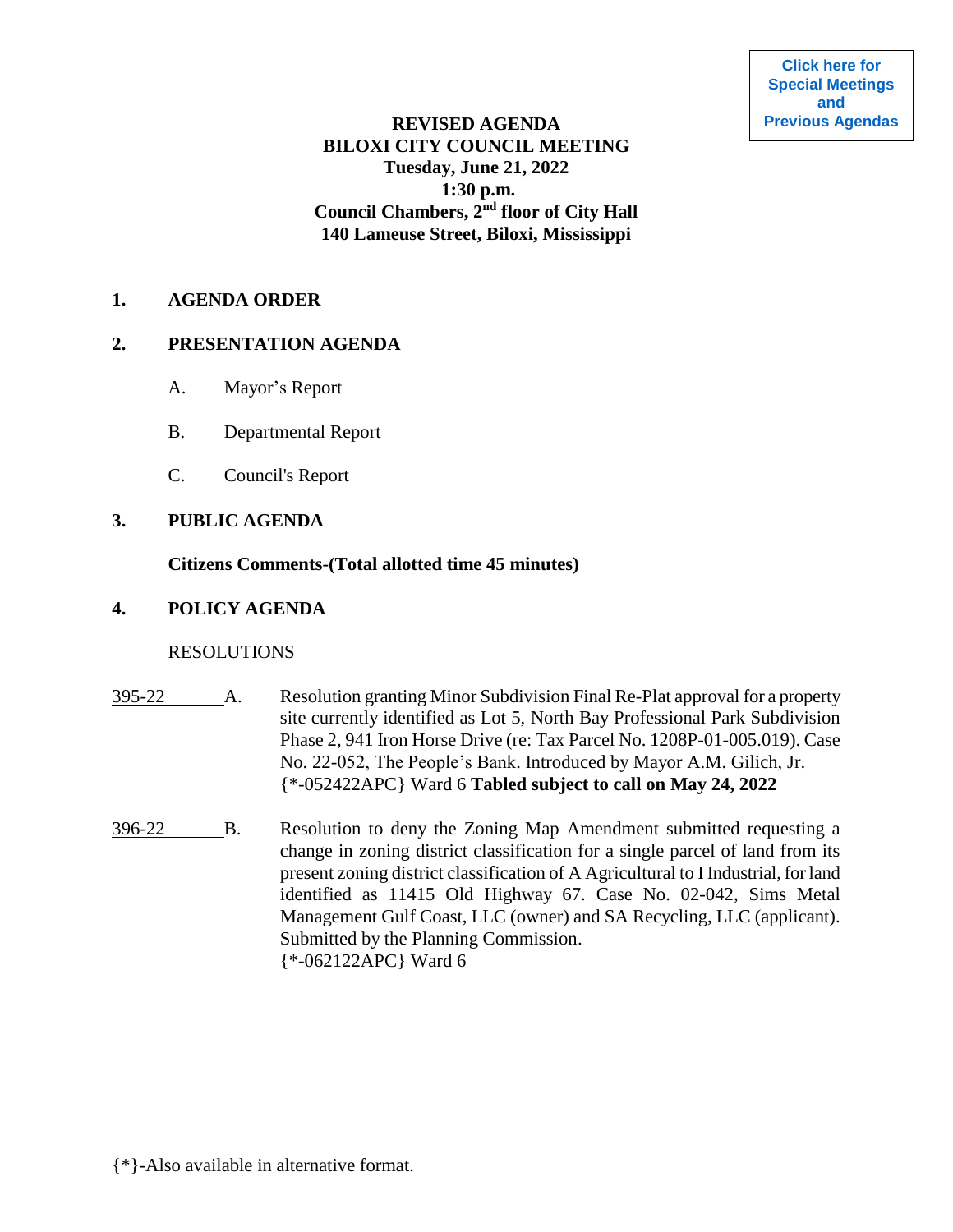## **4. POLICY AGENDA-Continued**

- 397-22 C. Resolution granting Conditional Use Approval, to authorize five existing single-family units, situated within three structures upon two parcels of land, to be utilized as Short-Term Rentals, for properties located within an RM-30 High-Density Multi-Family Residential zone, and identified by municipal addresses 264 A, B, C & D, and 270 McDonnell Avenue. Case No. 22-048, Yuri Petrini on behalf of Megalopolis MS-One, LLC. Submitted by the Planning Commission. {\*-062122BPC} Ward 1
- 398-22 D. Resolution granting Conditional Use Approval, to authorize the expansion of a Self-Storage Facility upon a property site situated within an NB Neighborhood Business and currently identified as 1932 Popp's Ferry Road. Case No. 22-049, Life Storage, Inc., (owner) and Brown, Mitchell, & Alexander, Inc. (applicant). Submitted by the Planning Commission. {\*-062122CPC} Ward 4
- 399-22 E. Resolution granting Conditional Use Approval, with Variance, to authorize the establishment of a Tattoo or Body-Piercing Establishment in a commercial building, situated within an NB Neighborhood Business-Zoning district, for property identified as 1698 Pass Road, Suite E. Case No. 22-050, J & B Properties of Biloxi, LLC (owners) and Demarcus Pheal (applicant). Submitted by the Planning Commission. {\*-062122DPC} Ward 2
- 400-22 F. Resolution granting Minor Subdivision Replat approval for a property site currently identified as 13187 Old Highway 67 (re: Tax Parcel No. 12070-01- 004.005). Case No. 22-057, Kavin Le. Introduced by Mayor A.M. Gilich, Jr. {\*-062122EPC} Ward 7
- 401-22 G. Resolution to grant Final Subdivision Plat approval for Eula Cove Townhomes Subdivision Phase I a thirty-nine (39) lot single-family residential subdivision for property currently identified as two unaddressed parcels fronting north and south upon Eula Drive. Case No. 22-005, Gulf Coast Design and Development. Introduced by Mayor A.M. Gilich, Jr. {\*-062122FPC} Ward 5

# 402-22 H. Resolution appointing Director of Engineering Department of the City of **ADD** Biloxi, Mississippi. Introduced by Mayor A.M. Gilich, Jr. {\*-062122BEXC} Ward 5

{\*}-Also available in alternative format.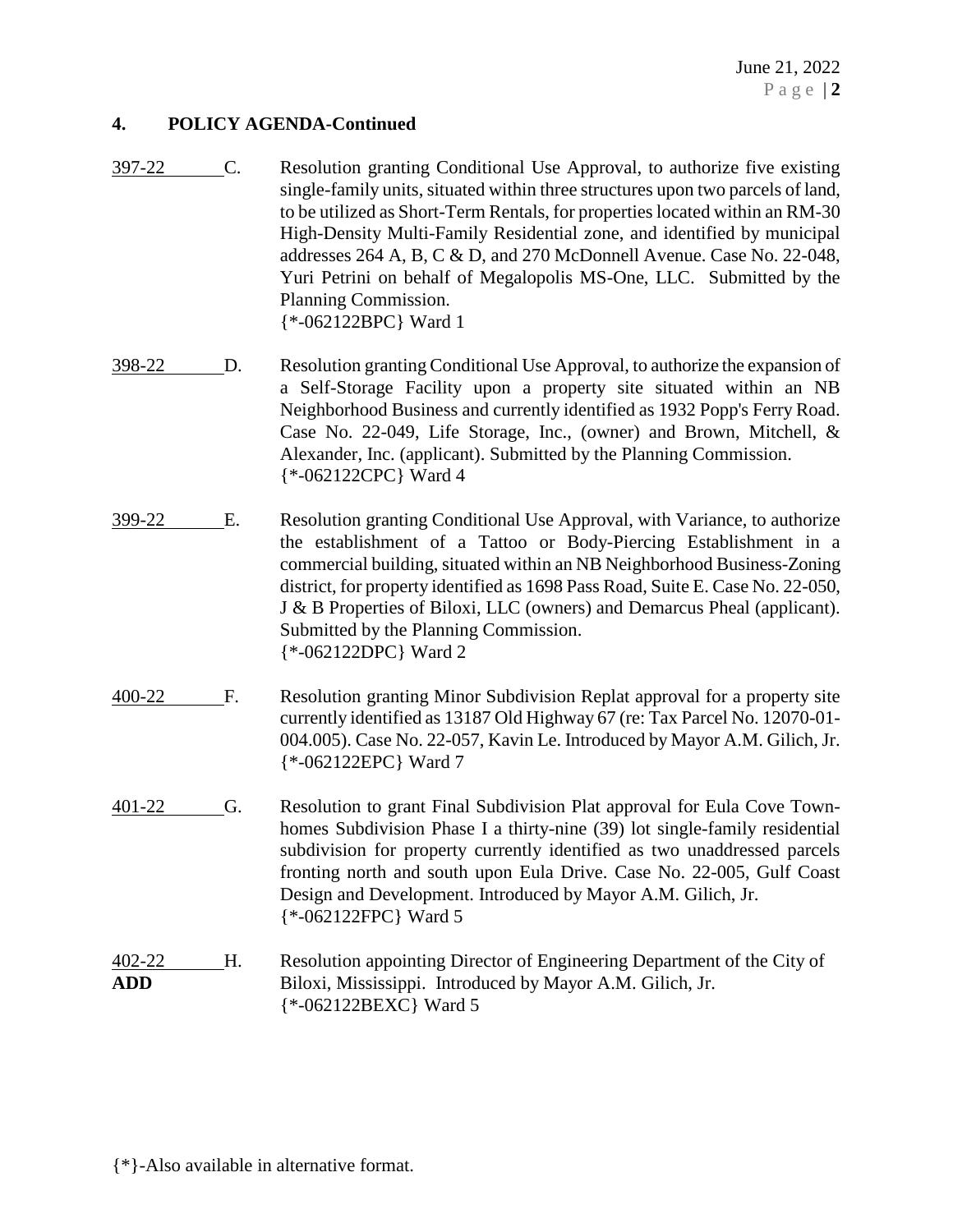## **5. CONSENT AGENDA**

| 403-22 | A. | Resolution authorizing the issuance of a check to Boom Boom Committee                 |
|--------|----|---------------------------------------------------------------------------------------|
|        |    | Inc. in the amount of \$10,000.00 for the advertisement and promotion of the          |
|        |    | City of Biloxi's Annual 4 <sup>th</sup> of July Celebration. Introduced by Mayor A.M. |
|        |    | Gilich, Jr.                                                                           |
|        |    | $*$ -062122AEXC}                                                                      |

404-22 B. Resolution accepting Grant Award from Mississippi Department of Public **SUBSTITUTE** Safety Planning Office of Justice Programs (OJP), FY19 Project Safe **Add Exhibits** Neighborhoods (GR113) and amending the Police Department budget for **"A" & "B" Only** fiscal year ending September 30, 2022, to recognize grant funds in the amount of \$38,927.00. Introduced by Mayor A.M. Gilich, Jr. {\*-062122APD}

- 405-22 C. Resolution authorizing purchase of sidearm by retiring member of the Biloxi Police Department (Michael E. Davis). Introduced by Mayor A.M. Gilich, Jr. {\*-062122BPD}
- 406-22 D. Resolution authorizing entry into the First Amended and Restated Amendment to Camera Use Agreement by and between the City of Biloxi and Project NOLA. Introduced by Mayor A.M. Gilich, Jr. {\*-062122ACON}
- 407-22 E. Resolution authorizing entry into Master Subscription Agreement with Interview Now, Inc. for use of InterviewNow software by the City of Biloxi Police Department. Introduced by Mayor A.M. Gilich, Jr. {\*-062122BCON}
- 408-22 F. Resolution authorizing execution of Fourth Amended and Restated Interlocal Agreement among the City of Gulfport, the City of Biloxi and the City of D'Iberville for Cooperation in the Regulation of Motor Vehicles for Hire and for other related purposes. Introduced by Mayor A.M. Gilich, Jr. {\*-062122CCON}
- 409-22 G. Resolution authorizing entry into Cost Per Copy Agreement with RJ Young Company, Inc. for the lease, maintenance and copy costs associated with a new copier to be utilized by Main Street. Introduced by Mayor A.M. Gilich, Jr. {\*-062122DCON}
- 410-22 H. Resolution authorizing entry into Cost Per Copy Agreement with RJ Young Company, Inc. for the lease, maintenance and copy costs associated with a new copier to be utilized by Administration Department. Introduced by Mayor A.M. Gilich, Jr. {\*-062122ECON}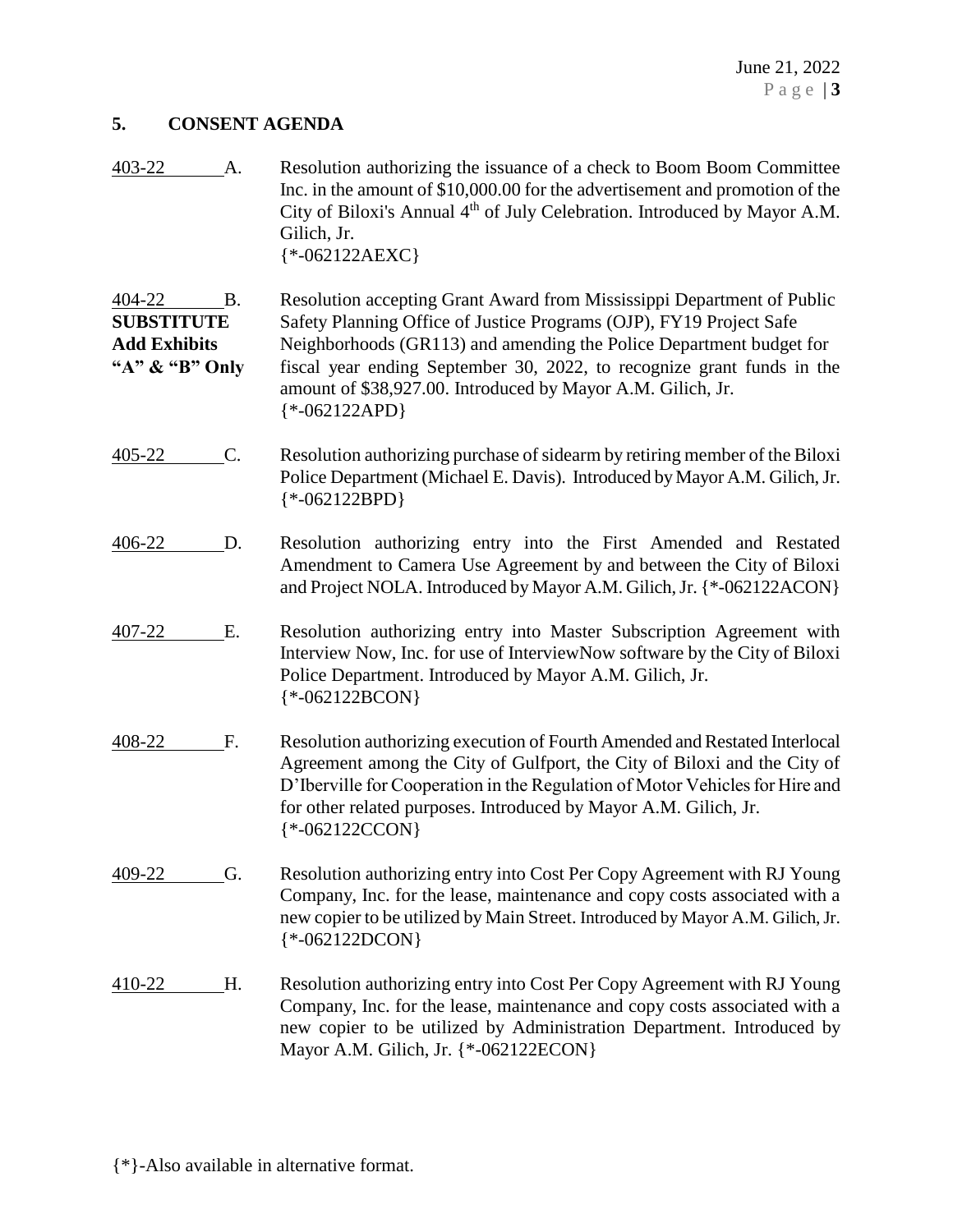## **5. CONSENT AGENDA-Continued**

- 411-22 I. Resolution authorizing monthly payments to A1 Elevator Service, LLC for cellular communicator in use at the Old Biloxi Library. Introduced by Mayor A.M. Gilich, Jr. {\*-062122FCON}
- 412-22 J. Resolution amending the municipal budget for fiscal year ending September 30, 2022, to recognize funds received from Harrison County and allocate said funds into the municipal budget for Capital Project No. 1024: Point Cadet Marina Improvements (West) and partially repaying the inter-fund loan approved by Resolution No. 21-22 from the General Fund to said capital project. Introduced by Mayor A.M. Gilich, Jr. {\*-062122GCON}
- 413-22 K. Resolution to approve and authorize the lowest and best quote received for one truck from Mandal Dodge in the total amount of \$40,233.00. Funding: Parks & Recreation Budget. Introduced by Mayor A.M. Gilich, Jr. {\*-062122APUR}
- 414-22 L. Resolution to approve and authorize the lowest and best quote received to purchase a combination Arrow Board and Premelter Trailer from TranTex Transportation in the total amount of \$49,985.00. Funding: Public Works Budget. Introduced by Mayor A.M. Gilich, Jr. {\*-062122BPUR}
- 415-22 M. Resolution to approve and authorize the lowest and best quote received for Paving at the Eagle Point Community Park from Gibson Maintenance in the total amount of \$45,077.72. Funding: Tidelands Grant. Introduced by Mayor A.M. Gilich, Jr. {\*-062122CPUR}
- 416-22 N. Resolution confirming and approving appointment of Deputy Clerk of the Municipal Court of the City of Biloxi, Mississippi and for related purposes (Tara Busby). Introduced by Mayor A.M. Gilich, Jr. {\*-062122ACOURT}

# **6. CODE ENFORCEMENT HEARINGS**

Still in violation A. Harry and Geneva Williams 1310A-03-028.000/1109 Desoto Street Still in violation B. William S. Hinton-Estate. 1410F-03-031.000/0Midway Street **30 day extension on May 17, 2022** Still in violation C. Brenda K. Hart, 1109I-01-019.000/2265 Sabrina Drive **60 day extension on March 15, 2022 and 30 day extension on May 17, 2022** Cleared D. C. J. Shaw The Brand, 1410H-05-059.000/316 Strangi Avenue. **60 day extension on March 15, 2022 and 30 day extension on May 17, 2022**

{\*}-Also available in alternative format.